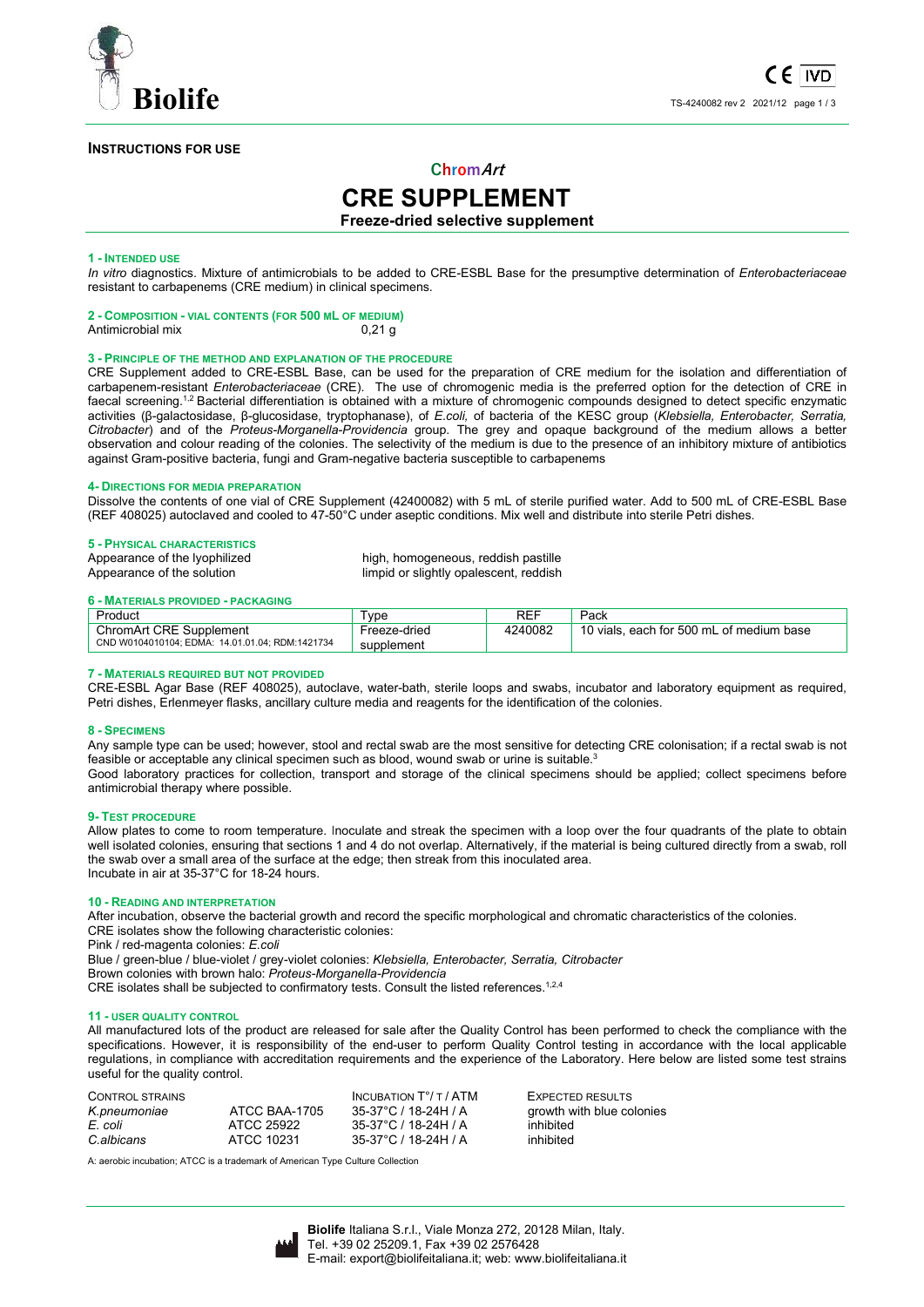

## **12- PERFORMANCES CHARACTERISTICS**

The performances of CRE Medium prepared with CRE-ESBL Base and CRE Supplement were evaluated in a clinical study by a Clinical Microbiology Laboratory in northern Italy<sup>5</sup> on 110 strains of carbapenem-resistant Gram-negative bacteria, 50 strains of 3rd generation cephalosporin-resistant Enterobacteria or ESBL-producing bacteria.

The published data demonstrate that CRE medium detects carbapenem-resistant Gram-negative bacteria with high sensitivity (98.2%) and specificity (100%) while it does not allow the growth of carbapenems susceptible organisms possessing other mechanisms that can cause resistance to beta-lactam antibiotics, such as ESBL or overproduction of AmpC.

If the research target is the determination of carbapenemase producing strains, the sensitivity is 100% and the specificity is reduced (85.1%) as the medium allows the growth of carbapenem resistant strains caused by membrane impermeability due to porin loss.

Prior to release for sale, representative samples of Chromart CRE Supplement added to dehydrated Chromart CRE-ESBL Base REF 408025, are tested for productivity and selectivity by comparing the results with a previously approved Reference Batch. Productivity is tested by semi-quantitative ecometric technique with the following target strains: *K.pneumoniae* ATCC BAA-1705*,* Carbapenem-resistant clinical isolates of *A.baumanni, P.aeruginosa, E.coli* and *K.pneumoniae.* After incubation at 35-37°C for 18-24 hours all target strains show a good growth with typical chromatic characteristics.

Selectivity is evaluated by semi-quantitative ecometric technique by inoculating the plates with suitable decimal dilutions in saline of a 0.5 McFarland suspension of the non-target organisms *P.aeruginosa* ATCC 27853, *C.albicans* ATCC 10231, *S.aureus* (MR) ATCC 43300, *A.calcoaceticus* ATCC 19606, *E.fecium* (VRE) ATCC 700221, ESBL producing *K.pneumoniae* ATCC 700603, a clinical isolate of AmpC producing *E.cloacae* and *E.coli.* After incubation at 35-37°C for 18-24 hours, the growth of *P.aeruginosa, S.aureus* and *E.faecium* is totally inhibited while the growth of other non-target strains is partially inhibited.

## **12-LIMITATIONS OF THE METHOD**

- Some Gram-negative bacteria resistant to carbapenem due to membrane impermeability mechanism may grow on CRE medium.
- Multidrug resistant Gram-negative bacteria other than carbapemen-resistant *Enterobacteriaceae* (*Acinetobacte*r and *Pseudomonas*) may grow on CRE medium.
- There is very little evidence that extended incubation enhances the sensitivity of chromogenic media for CRE, but there is evidence to show that specificity is decreased.<sup>3</sup>
- Screening for intestinal carriage of CRE is of significant importance for the development of infection control strategies. However, the optimal screening modality remains to be established for each location and for each specific purpose.<sup>6</sup>
- Culture-based methods may not be optimal for the detection of low-level carbapenemase production, which is important for epidemiological purposes.<sup>6</sup>
- Agar-based procedures always require confirmatory testing to detect the type of *bla* gene present after a potentially resistant isolate is detected.
- Growth on CRE medium depends on the metabolic requirements of each microorganism and on the resistance to the antimicrobials present; some target strains may not be able to grow on the medium or may show a delayed growth.
- Even if the microbial colonies on the plates are differentiated on the basis of their morphological and chromatic characteristics, it is recommended that biochemical, immunological, molecular, or mass spectrometry testing be performed on isolates, from pure culture, for complete identification. On the isolates, perform antimicrobial susceptibility testing.
- CRE Supplement and the complete medium are intended as an aid in the diagnosis of infectious diseases; the interpretation of the results must be made considering the patient's clinical history, the origin of the sample and the results of the microscopic and/or other diagnostic tests.

## **14 - PRECAUTIONS AND WARNINGS**

- CRE Supplement is a qualitative *in vitro* diagnostic, for professional use only; it must be used by adequately trained and qualified laboratory personnel, observing approved biohazard precautions and aseptic techniques.
- CRE Supplement is classified as dangerous according to current European legislation; consult the Safety Data Sheet before use.
- The supplement and the medium base shall be used in association according to the directions described above.
- Apply Good Manufacturing Practice in the preparation process of plated media.
- CRE Supplement is sterilized by membrane filtration.
- Be careful when opening the metal ring to avoid injury.
- All laboratory specimens should be considered infectious.
- The laboratory area must be controlled to avoid contaminants such as medium powder and supplements or microbial agents.
- Sterilize all biohazard waste before disposal. Dispose the unused supplements and the sterilized media inoculated with samples or microbial strains in accordance with current local legislation.
- Do not use CRE Supplement as active ingredients for pharmaceutical preparations or as production materials intended for human and animal consumption.
- The Certificates of Analysis and the Safety Data Sheet of the product are available on the website www.biolifeitaliana.it.
- Notify Biolife Italiana Srl (complaint@biolifeitaliana.it) and the relevant Authorities of any serious incident occurring in connection with the use of the *in vitro* diagnostic.
- The information provided in this document has been defined to the best of our knowledge and ability and represents a guideline for the proper use of the product but without obligation or liability. In all cases existing local laws, regulations and standard procedures must be observed for the examination of samples collected from human and animal organic districts, for environmental samples and for products intended for human or animal consumption. Our information does not relieve our customers from their responsibility for checking the suitability of our product for the intended purpose.

## **15 - STORAGE CONDITIONS AND SHELF LIFE**

Upon receipt, store the product in the original package at 2-8°C away from direct light. If properly stored, the product may be used up to the expiry date printed on the label; do not use beyond this date. Once the vial has been opened and the lyophilised product has been reconstituted, the resulting solution should be used immediately. Before use, examine the lyophilized and reconstituted product and discard if there are obvious signs of deterioration (e.g., contamination, atypical colour or other abnormal characteristics).

The user is responsible for the manufacturing and quality control processes of plated media and the validation of their shelf life, according to the applied storage conditions (temperature and packaging).